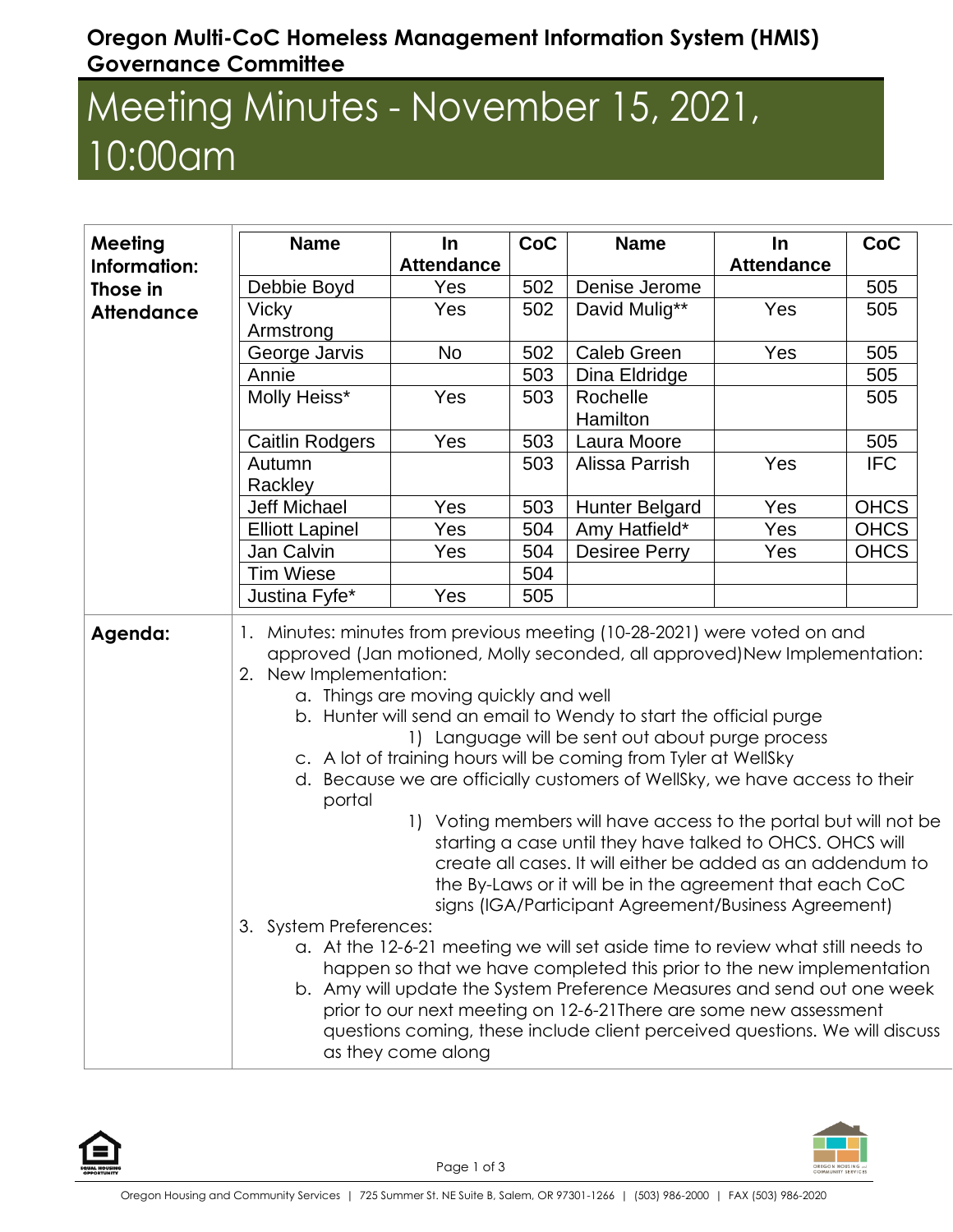

| It was discussed having Lane County attend the next<br>$\Box$<br>meeting as they have been involved in this process. If not<br>attending, asking them to review<br>c. ROI:                              |  |
|---------------------------------------------------------------------------------------------------------------------------------------------------------------------------------------------------------|--|
| 1) There will be no ROI in new implantation<br>Hunter will do extensive trainings on how to enter an ROI as<br>2)<br>needed. These will be weekly or possibly daily for all system<br>users in December |  |
| d. Trainings:                                                                                                                                                                                           |  |
| 1) ART trainings will be done by WellSky<br>2) Other trainings will be done by OHCS<br>3) Let Hunter and Amy know about any other trainings anyone<br>would like from WellSky                           |  |
| e. Purge:                                                                                                                                                                                               |  |
| 1) We are on phase 2 of the purge with PHB<br>a) It was not successful, WellSky thinks they know what<br>the issue is and will try again on a smaller scale prior to<br>the next shutdown               |  |
| b) Wendy at PHB will let us know when the next downtime<br>is                                                                                                                                           |  |
| 2) We can look at purging yearly, looking at clients that haven't<br>been touched in seven years.                                                                                                       |  |
| 4. Invoicing:                                                                                                                                                                                           |  |
| a. There are a couple of ways to do this                                                                                                                                                                |  |
| 1) Send Hunter the PHB invoice and OHCS will create a NOA in                                                                                                                                            |  |
| OPUS. You can then ask for the reimbursement.                                                                                                                                                           |  |
| 2) Take a screenshot of the invoice, pay PHB directly, and OHCS<br>will reimburse that amount.                                                                                                          |  |
| 3) The choice is up to each program with an invoice                                                                                                                                                     |  |
| 5. *Executive Committee members:                                                                                                                                                                        |  |
| a. Justina Fyfe - Chair                                                                                                                                                                                 |  |
| b. Molly Heiss - Vice-Chair                                                                                                                                                                             |  |
| c. Amy Hatfield - Secretary                                                                                                                                                                             |  |
| 6. ** Backup Committee members:<br>a. David Mulig - Chair                                                                                                                                               |  |
| b. Empty – Vice-Chair                                                                                                                                                                                   |  |
|                                                                                                                                                                                                         |  |